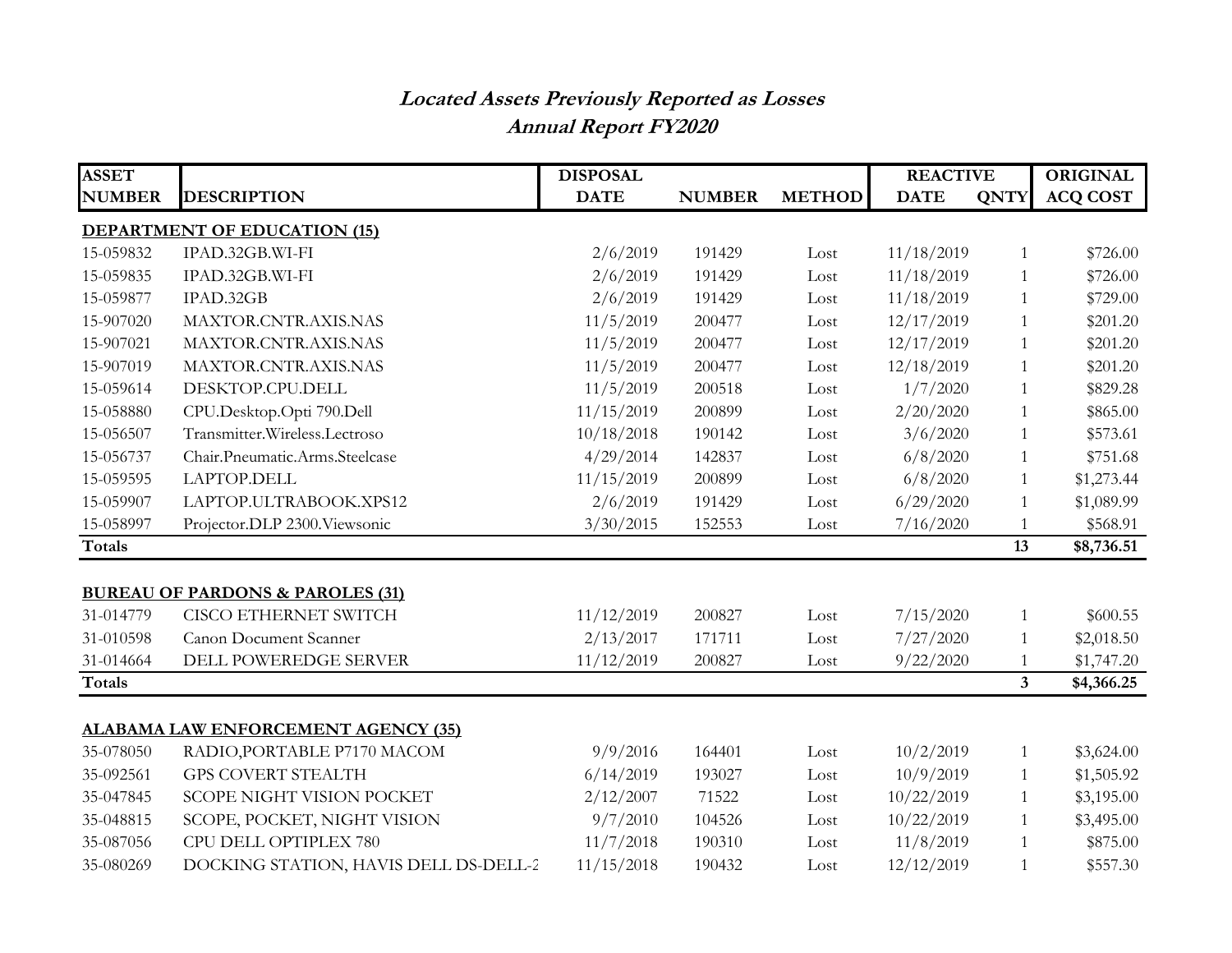| <b>ASSET</b>  |                                              | <b>DISPOSAL</b> |               |               | <b>REACTIVE</b> |                 | <b>ORIGINAL</b> |
|---------------|----------------------------------------------|-----------------|---------------|---------------|-----------------|-----------------|-----------------|
| <b>NUMBER</b> | <b>DESCRIPTION</b>                           | <b>DATE</b>     | <b>NUMBER</b> | <b>METHOD</b> | <b>DATE</b>     | <b>QNTY</b>     | <b>ACQ COST</b> |
| 35-080354     | DOCKING STATION                              | 11/7/2018       | 190310        | Lost          | 12/16/2019      | $\mathbf{1}$    | \$557.30        |
| 35-070522     | CPU LAPTOP PANASONIC TOUGHBOOK               | 7/18/2012       | 124049        | Lost          | 1/9/2020        | $\mathbf{1}$    | \$5,869.40      |
| 35-040567     | REMOTE CONTROL W/ MONITOR                    | 2/12/2007       | 71522         | Lost          | 1/10/2020       | 1               | \$1,299.00      |
| 35-057483     | PRINTER LASER HP LASERJET 2200               | 8/31/2010       | 104432        | Lost          | 1/15/2020       | $\mathbf{1}$    | \$1,227.79      |
| 35-077953     | RADIO, PORTABLE P7170 MACOM                  | 11/15/2018      | 190432        | Lost          | 2/3/2020        | 1               | \$3,624.00      |
| 35-078591     | RADIO, PORTABLE P7170 MACOM                  | 11/15/2018      | 190432        | Lost          | 2/3/2020        | 1               | \$3,624.00      |
| 35-062073     | RADIO PORTABLE 800 MHZ M/A-COM               | 10/29/2018      | 190204        | Lost          | 2/4/2020        | $\mathbf{1}$    | \$1,494.80      |
| 35-062111     | RADIO PORTABLE 800 MHZ M/A-COM               | 11/15/2018      | 190430        | Lost          | 2/4/2020        | 1               | \$1,494.80      |
| 35-074926     | RADAR, STALKER, 2X                           | 7/18/2018       | 183513        | Lost          | 2/5/2020        | $\mathbf{1}$    | \$2,635.00      |
| 35-049114     | REPEATER VEH MOBILE 800MHZ                   | 11/15/2018      | 190432        | Lost          | 3/24/2020       | $\mathbf{1}$    | \$2,320.00      |
| 35-071663     | RADIO MOBILE MA/COMM M7100-IP                | 11/15/2018      | 190432        | Lost          | 3/24/2020       | 1               | \$3,505.20      |
| 35-047681     | CPU LAPTOP GATEWAY SOLO 2100, S5-120         | 1/7/2005        | 50555         | Lost          | 3/30/2020       | $\mathbf{1}$    | \$3,562.00      |
| 35-078474     | RADIO, PORTABLE P7170 MACOM                  | 11/15/2018      | 190432        | Lost          | 4/10/2020       | $\mathbf{1}$    | \$3,624.00      |
| 35-078565     | RADIO, PORTABLE P7170 MACOM                  | 11/15/2018      | 190432        | Lost          | 4/10/2020       | $\mathbf{1}$    | \$3,624.00      |
| 35-063445     | CONSOLE RADIO VEGA C-1616                    | 11/15/2018      | 190432        | Lost          | 4/20/2020       | $\mathbf{1}$    | \$3,106.24      |
| 35-078634     | System, Cricket DVR Model Ce-CRK-16          | 11/15/2018      | 190436        | Lost          | 5/1/2020        | 1               | \$1,188.40      |
| 35-086935     | CPU DELL LATITUDE E7240                      | 11/7/2018       | 190310        | Lost          | 5/6/2020        | 1               | \$2,267.82      |
| 35-049269     | REPEATER VEH MOBILE 800MHZ                   | 11/15/2018      | 190432        | Lost          | 5/7/2020        | $\mathbf{1}$    | \$2,320.00      |
| 35-061360     | RADIO MOBILE M/A-COM MAHG-SHHXX              | 11/15/2018      | 190432        | Lost          | 5/7/2020        | $\mathbf{1}$    | \$1,454.40      |
| 35-092882     | COMPUTER DESKTOP DELL OPTIPLEX 3050          | 11/15/2019      | 200891        | Lost          | 5/20/2020       | $\mathbf{1}$    | \$850.00        |
| 35-057765     | PRINTER LASER HP LASERJET                    | 9/7/2010        | 104526        | Lost          | 5/21/2020       | $\mathbf{1}$    | \$1,338.49      |
| 35-087693     | ENCODER COMPOSITE 10/100                     | 11/15/2018      | 190441        | Lost          | 6/3/2020        | $\mathbf{1}$    | \$1,090.00      |
| 35-087697     | BONDING DEVICE CELLULAR TERADEK              | 11/15/2018      | 190441        | Lost          | 6/3/2020        | $\mathbf{1}$    | \$2,490.00      |
| 35-061444     | RADIO MOBILE M/A-COM MAHG-SHHXX              | 11/15/2018      | 190432        | Lost          | 7/6/2020        | $\mathbf{1}$    | \$1,454.40      |
| 35-074351     | Filing Cabinet, Pedestal / MODULAR FURNITURE | 7/14/2014       | 143930        | Lost          | 8/3/2020        | $\mathbf{1}$    | \$505.62        |
| 35-072936     | Bookcase, 57x14, ACI                         | 8/7/2020        | 203664        | Lost          | 8/12/2020       | $\mathbf{1}$    | \$541.32        |
| 35-080183     | DOCKING STATION, HAVIS DELL DS-DELL-2        | 8/10/2020       | 203685        | Lost          | 8/19/2020       | $\mathbf{1}$    | \$557.30        |
| 35-088864     | DOCKING STATION HAVIS                        | 11/15/2018      | 190432        | Lost          | 8/19/2020       | $\mathbf{1}$    | \$557.30        |
| 35-073533     | Radio, Desktop, Base, w/Tone Remote, M/A Com | 11/15/2018      | 190432        | Lost          | 8/21/2020       | $\mathbf{1}$    | \$1,298.70      |
| 35-079494     | CPU, HP ELITEBOOK 8570P LAPTOP               | 11/15/2018      | 190432        | Lost          | 8/28/2020       | $\mathbf{1}$    | \$1,465.85      |
| 35-071951     | RADIO MOBILE M/A-COMM                        | 7/13/2020       | 203435        | Lost          | 9/9/2020        | 1               | \$8,070.67      |
| <b>Totals</b> |                                              |                 |               |               |                 | $\overline{37}$ | \$82,270.02     |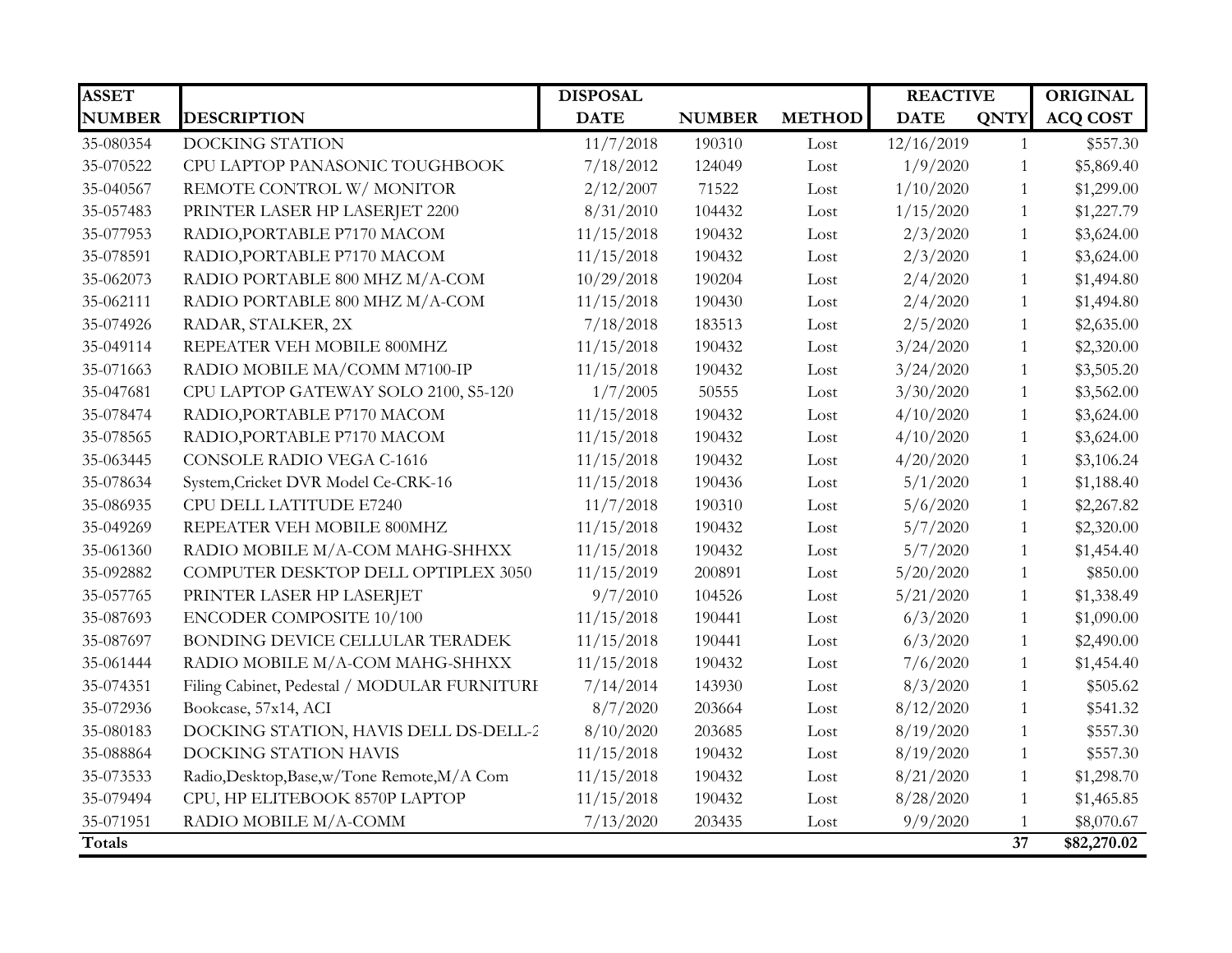| <b>ASSET</b>  |                                            | <b>DISPOSAL</b> |                          |               | <b>REACTIVE</b> |                         | <b>ORIGINAL</b> |
|---------------|--------------------------------------------|-----------------|--------------------------|---------------|-----------------|-------------------------|-----------------|
| <b>NUMBER</b> | <b>DESCRIPTION</b>                         | <b>DATE</b>     | <b>NUMBER</b>            | <b>METHOD</b> | <b>DATE</b>     | <b>QNTY</b>             | <b>ACQ COST</b> |
|               | RETIREMENT SYSTEMS OF ALABAMA (42)         |                 |                          |               |                 |                         |                 |
| 42-008945     | PORTABLE RADIO                             | 10/29/2019      | 200387                   | Lost          | 8/31/2020       | $\mathbf{1}$            | \$601.50        |
| <b>Totals</b> |                                            |                 |                          |               |                 | $\mathbf{1}$            | \$601.50        |
|               |                                            |                 |                          |               |                 |                         |                 |
| 92-005337     | TABLE, CONFERENCE                          | 10/1/2019       | 200001                   | Lost          | 10/15/2019      | $\mathbf{1}$            | \$500.00        |
| 92-009363     | CENTRIFUGE, MICRO                          | 10/1/2019       | 200001                   | Lost          | 11/26/2019      | 1                       | \$705.00        |
| 92-009795     | SWITCH, CATALYST                           | 10/2/2017       | 180006                   | Lost          | 12/10/2019      | $\mathbf{1}$            | \$648.37        |
| <b>Totals</b> |                                            |                 |                          |               |                 | $\overline{\mathbf{3}}$ | \$1,853.37      |
|               |                                            |                 |                          |               |                 |                         |                 |
| AC-022727     | <b>LAPTOP</b>                              | 10/4/2019       | 200425                   | Lost          | 10/28/2019      | $\mathbf{1}$            | \$1,177.92      |
| AC-017849     | <b>LAPTOP</b>                              | 12/3/2018       | 190667                   | Lost          | 11/8/2019       | $\mathbf{1}$            | \$1,295.00      |
| <b>Totals</b> |                                            |                 |                          |               |                 | $\overline{2}$          | \$2,472.92      |
|               |                                            |                 |                          |               |                 |                         |                 |
| HA-001506     | <b>DESKTOP COMPUTER</b>                    | 12/29/2016      | 171211                   | Lost          | 2/10/2020       | $\mathbf{1}$            | \$1,070.35      |
| HA-001826     | HP 3005dn Printer                          | 3/1/2019        | 191734                   | Destroyed     | 2/10/2020       | $\mathbf{1}$            | \$792.75        |
| HA-002083     | Dell Optiplex 790 PC                       | 3/1/2019        | 191734                   | Destroyed     | 2/10/2020       | $\mathbf{1}$            | \$981.00        |
| HA-002256     | Dell Optiplex 3010 PC                      | 9/8/2015        | 154854                   | Lost          | 2/10/2020       | $\mathbf{1}$            | \$529.00        |
| <b>Totals</b> |                                            |                 |                          |               |                 | $\overline{4}$          | \$3,373.10      |
|               | DEPT OF TRANSPORTATION - HIGHWAY DEPT (HD) |                 |                          |               |                 |                         |                 |
| HD-101601     | TELEPHONE, CELLULAR                        |                 | 1/23/2020 201547/AM20063 | Lost          | 9/14/2020       | $\mathbf{1}$            | \$549.99        |
| Totals        |                                            |                 |                          |               |                 | $\mathbf{1}$            | \$549.99        |
|               |                                            |                 |                          |               |                 |                         |                 |
| SG-072995     | RADIO, HAND HELD 2-WAY                     | 9/19/2016       | AM16192                  | Lost          | 10/15/2019      | $\mathbf{1}$            | \$760.72        |
| SG-079798     | MOWER, ROTARY LAWN                         | 9/10/2019       | AM19149                  | Stolen        | 2/25/2020       | $\mathbf{1}$            | \$12,807.54     |
| SG-081709     | MOWER, ROTARY LAWN RIDING                  | 9/10/2019       | AM19149                  | Stolen        | 2/25/2020       | $\mathbf{1}$            | \$12,818.54     |
| SG-083719     | TRAILER, UTILITY                           | 9/10/2019       | AM19149                  | Stolen        | 3/11/2020       | $\mathbf{1}$            | \$2,049.00      |
| <b>Totals</b> |                                            |                 |                          |               |                 | $\overline{\mathbf{4}}$ | \$28,435.80     |